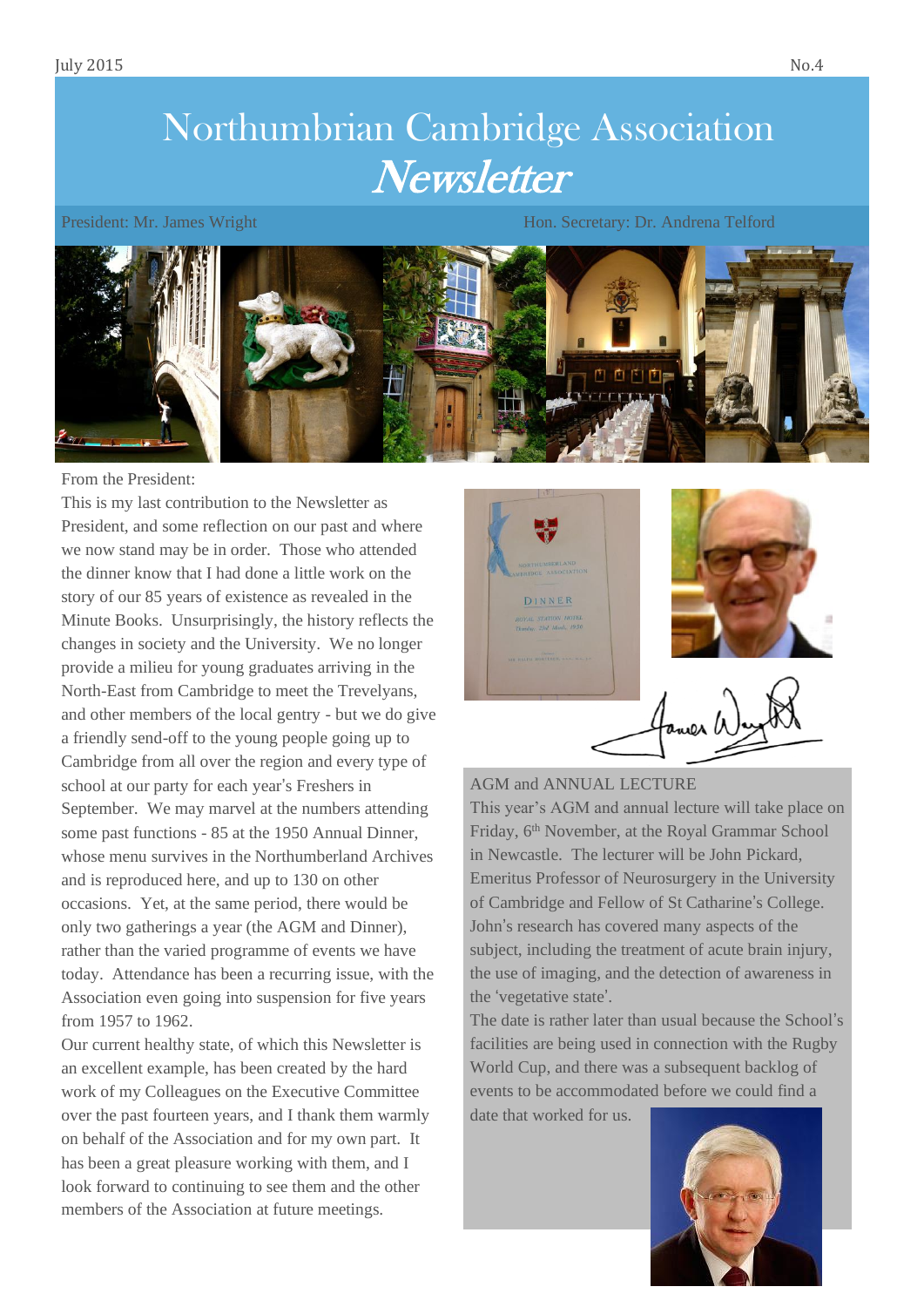



ANNUAL DINNER 2015

This year's Annual Dinner was held on March 11 in the elegant surroundings of the Northern Counties Club in Newcastle. At 185 years old, the Club is one of Earl Grey (whom we encountered again at our Summer Meeting). Forced to move in the 1970s from its original home in Old Eldon Square, the Club now what was the Tyne Temperance Hotel on Hood Street, but the austerity we enjoyed on this occasion. Following the meal, our President, who had been looking at the old Minute Books of the Association, stretching back over the and changes in the Association and the wider society which they reflected. The



#### SPRING WALK

This year's Spring Walk, organised by our Treasurer, Christopher Beadle, was based upon Howick Hall Gardens, in Northumberland. The ancestral home of the Grey family since the 14<sup>th</sup> century, the Hall itself is not open to the public at present, but the gardens, primarily the work of Charles, 5th Earl Grey, his wife Mabel, and their daughter Lady Mary Howick, between 1920 and 2001, are rated by the BBC Gardeners 'World magazine as "one of the top 5 coastal gardens in the country" and by the Independent magazine as "one of the best 10 gardens to visit in spring". So our group was there at just the right time to enjoy the spring bulbs, as well as rhodendrons and azaleas. We met for morning coffee in the Earl Grey Tearoom before having a guided tour of the gardens. Lunch in the tearoom (formerly the ballroom) followed, and then we separated for an afternoon walk, the most energetic following the Long Walk from the hall to the sea, then along the coast to Craster and returning over the fields. The rest of us enjoyed more exploration of the garden and the splendid Arboretum – and afternoon tea with cake and the eponymous tea! We were intrigued to learn that although the tea we know as Earl Grey had bergamot added to it to disguise the lime taste of spring water on the estate, subsequently becoming the rage in London, the Grey family neglected to register the name and so never profited by so much as a penny from its sale.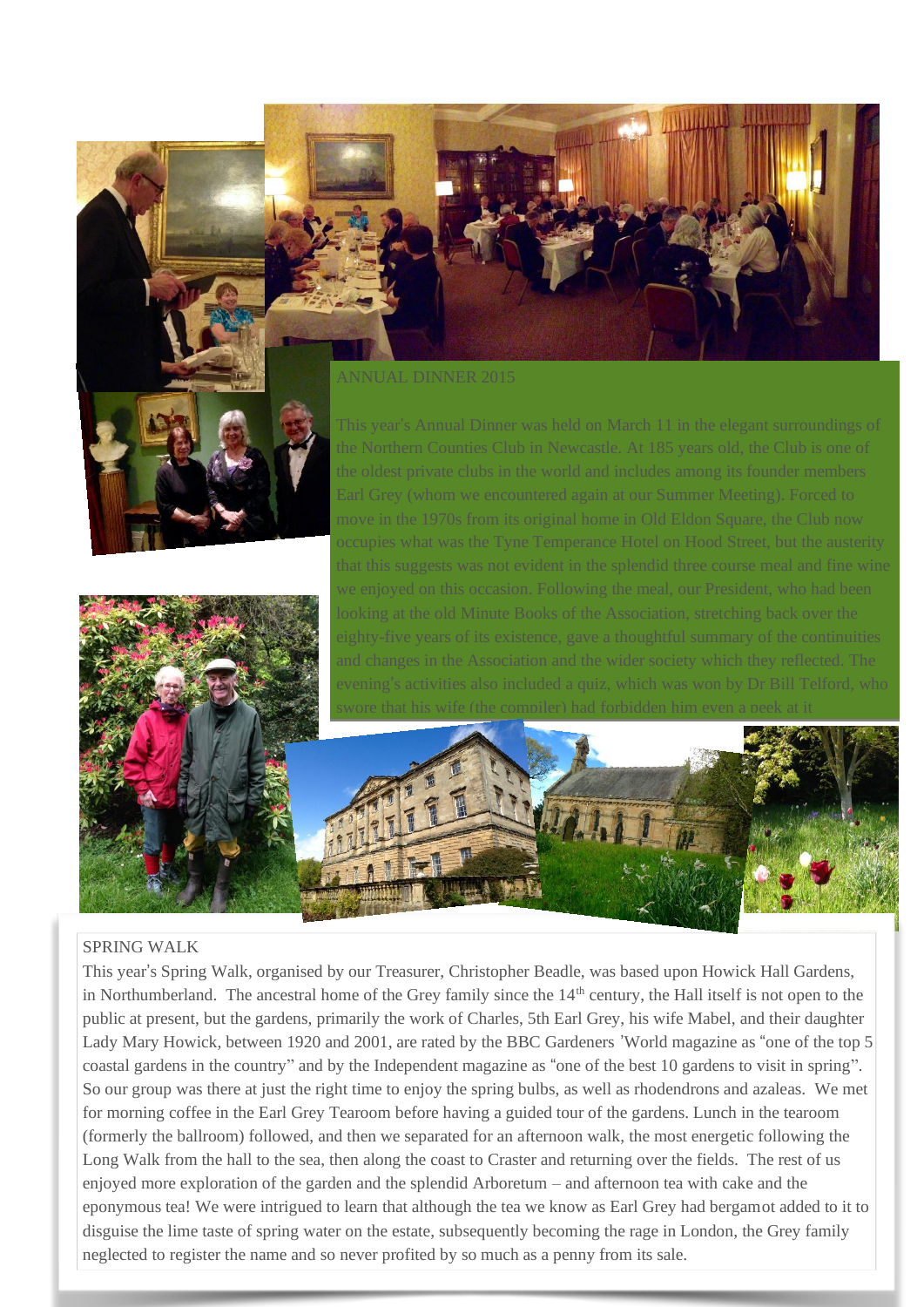

# **DATES FOR YOUR DIARY**

*Freshers' Party* Monday, September 21, 17.30-19.00 Sintons, The Cube, Barrack Road, Newcastle upon Tyne, NE4 6DB If you'd like to help out and have a chance to meet the Freshers, please contact Nadine Strettle-Brown [\(nad4nu@aol.com;](mailto:nad4nu@aol.com) tel.: 01661 823129).

# *AGM, Buffet and Annual Lecture*

Friday, November 6 Royal Grammar School, Eskdale Terrace, Newcastle upon Tyne, Tyne & Wear, NE2 4DX 6.00: AGM 6.30: Buffet 7.30: Annual Lecture

*Christmas Lunch* Friday, December 4, 12.00-14.30 Thistle County Hotel, Neville Street, Newcastle, Tyne & Wear, NE1 5DF

*Festive Afternoon Tea and Film* Saturday, December 12, 15.00-18.00

Tyneside Cinema, 10 Pilgrim Street, Newcastle upon Tyne, Tyne and Wear, NE1 6QG

#### **SUMMER MEETING**

We had a varied and enjoyable summer outing to Woodhorn Colliery Museum and the Northumberland Archives on a pleasant Saturday in June. Organised by Judy Vigurs and Nick Jackson, the day began with a fascinating tour of the Archives, where we learned a great deal about the acquisition, conservation, storage and cataloguing of the county's historical documents. To our delight, the archive staff had looked out some Cambridge-related material, including an album of photographs from the 1930s and an annual dinner menu from 1950. After lunch there was time to see the exhibition on coal mining, on the mining communities of the north east, and on Woodhorn Colliery in particular, and to view the gallery of paintings by the group popularly known as the Pitmen Painters. The winding house and other colliery structures are Grade 2 listed buildings and there was time to explore some of these before the afternoon was over.

#### **A MUSICAL VENTURE**

Last year a suggestion was made that members might enjoy attending a musical event together. An exciting and time-appropriate event is taking place at the Sage, Gateshead, on Sunday, October 25, when the bands of the Royal Air Force present an evocative and rousing evening of musical entertainment entitled *The RAF in Concert: 75th Anniversary of the Battle of Britain*. The music, it is said, "captures the essence of 1940s Britain. and tells the story of how the spirit and capability of those who took part endures in the professionalism of the people who make up today's RAF."

The concert is at 7.30 in Concert Hall 1, and we have provisionally booked 15 seats at a cost of £25.00. We have also made a provisional booking for a pre-concert meal at the Sage Brasserie (£12.95/£15.95/£18.95 for 1/2/3 courses).

If you would like to be part of what promises to be a wonderful musical (and history-rich) event, please register your interest with NCA Secretary, Dr Andrena Telford (telephone: 01661-825437; email address: [andrena.telford@btinternet.com\)](mailto:andrena.telford@btinternet.com) by **Friday, August 28,** at which time payment will be required.